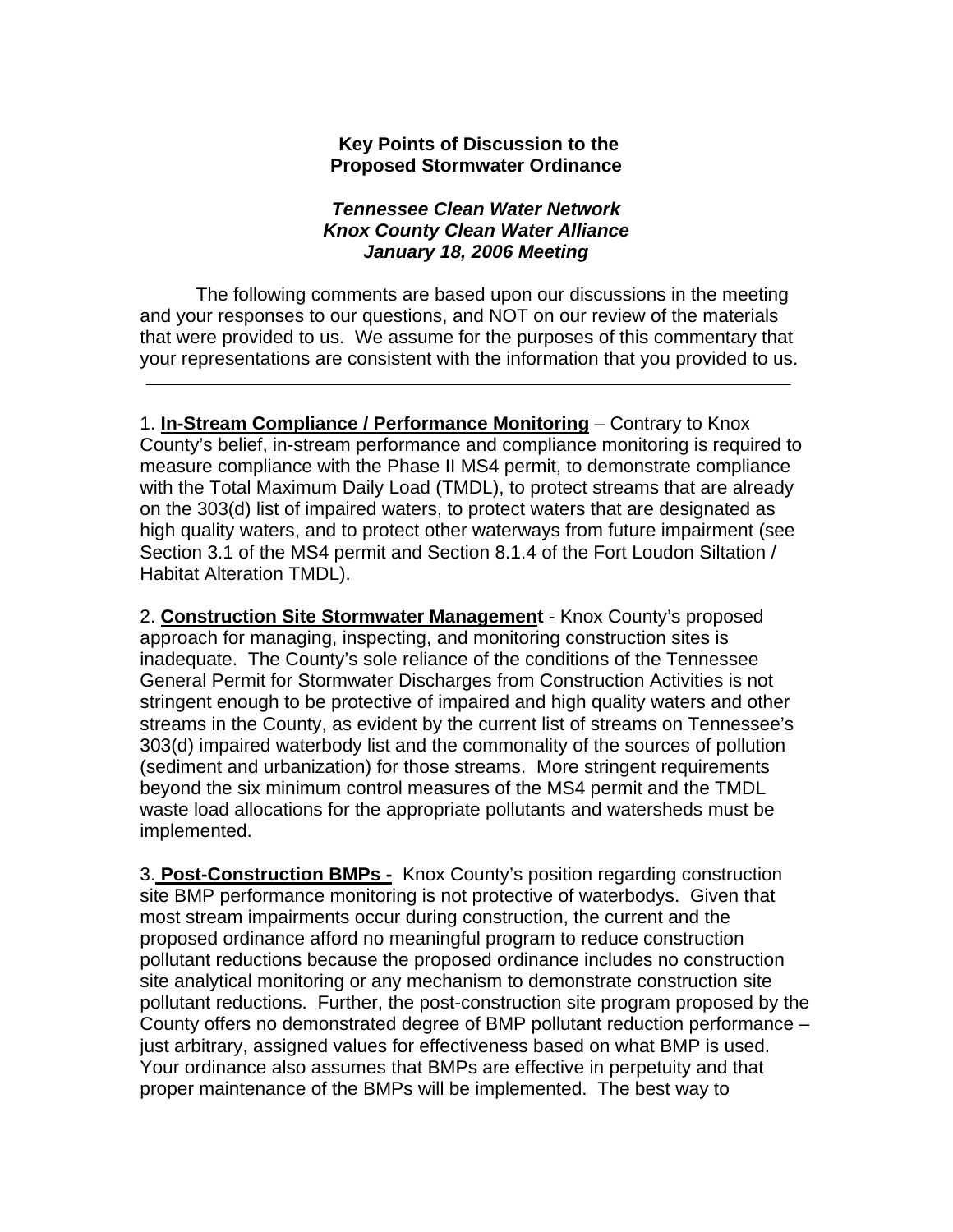demonstrate true BMP performance is to implement an in-stream analytical monitoring program.

4. **Reliance on the Tennessee General Construction Stormwater Permit for Construction Activities -** Knox County's default reliance on the conditions of the Tennessee Construction General Permit (CGP) to regulate construction site activities does not comply with the MS4 Permit. Knox County's existing MS4 permit clearly states that the County has the responsibility to create, implement, and enforce its *own* program based upon specific local conditions, specific TMDL requirements, and specific impaired and high quality stream designations. This MS4 permit requires that Knox County implement Tennessee's watershed TMDLs for pollutants of concern associated with discharges to impaired and high quality watersheds, requires special Best Management Practice (BMP) considerations to strengthen the design standards for site plans, requires strengthening preconstruction BMP requirements, requires reduction of waste loadings in stormwater runoff beyond the norm for construction sites, requires increased site inspections, requires the modification of the site stormwater pollution prevention plan, and requires the County to demonstrate pollutant reductions through an effective analytical monitoring program, among other requirements (see Sections 3.1 and 4.2.4 of the MS4 permit and Section 8.1.3 of the Fort Loudon Siltation / Habitat Alteration TMDL). Construction site operators are required by the Tennessee Department of Environment and Conservation to meet the requirements of both the CGP and the local County MS4 ordinance.

Further, the Tennessee CGP clearly states that the permit does not authorize *any* discharge that adds loadings of a pollutant that is identified as causing or contributing to the impairment of a water body on the 303(d) list of impaired waters (see Section 1.3 e.) of the CGP). Knox County has 35 existing streams that represent almost 360 river miles on the 303(d) list of impaired waters, and most of those impairments are due to siltation and MS4 discharges. Further, the Tennessee GCP clearly states that discharges of a pollutant to waters of the state are not eligible for coverage under the CGP unless measures or controls are consistent with the assumptions and requirements of an approved TMDL and are incorporated into individual site storm water pollution prevention plans (SWPPPs) and the County's stormwater management program (see Section 1.3 k.) of the CGP)

5. **Current Violations of Water Quality Standards -** We know you are aware that the current Knox County permit does not allow for any violation of a water quality standard, even with the implementation of the six minimum control measures. The permit states that Knox County cannot contribute to any instream exceedence of a water quality standard (see Section 1.5.6 of the MS4 permit). Further, your reliance on the conditions of the Tennessee CGP as being mechanism to control construction site runoff, means that the proposed ordinance should not allow for any discharge that has visible solids, high turbidity, an objectionable color contrast to the receiving stream, nor any floating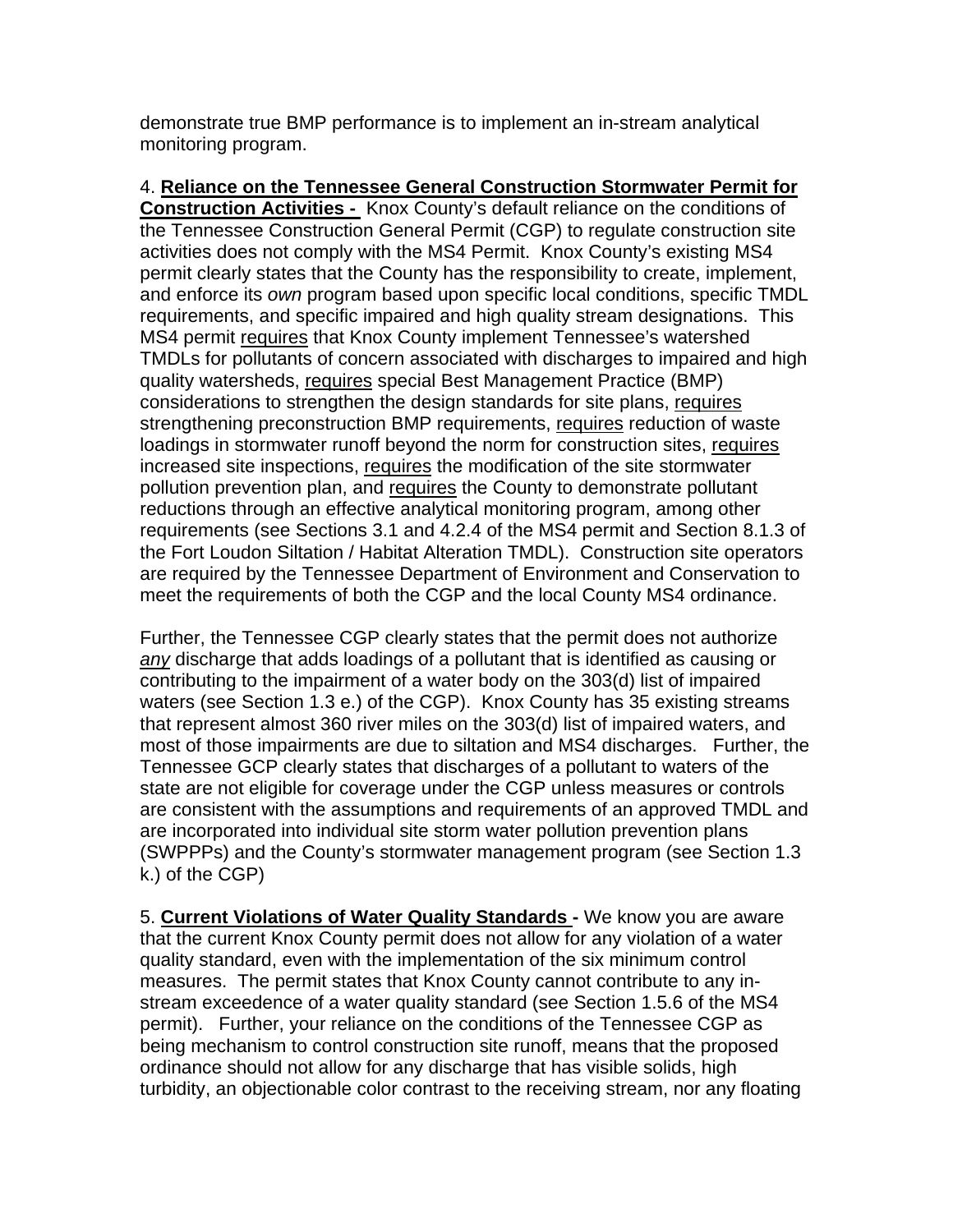matter (see Section 4.3.2 of the CGP). Also, such conditions are clear violations of the Tennessee Water Quality Control Act and the Clean Water Act. Yet, the photographs passed around the table (during our meeting) of discolored, stormwater discharges leaving construction sites in Knox County, reveal clear, supportable evidence that runoff from Knox County construction sites is currently violating the MS4 Permit, the CGP, Tennessee's anti-degradation policy, and causing the receiving streams to not meet water quality standards.

**6. "Priority Site" Identification and Management –** In our meeting, you clarified the existing definition of "Priority Sites" in the proposed ordinance as not being consistent with the County's watershed approach to stormwater management. We agree with your clarification in the meeting, that a "priority site" should be any stormwater activity that creates pollutants in the entire watershed for the impaired or high quality water, not just those sites immediately upstream or adjacent to the waterway. We appreciate your understanding that pollutants introduced anywhere in the stream's watershed have the potential to further pollute the impaired stream. As we also discussed in the meeting, TMDLs for pathogens, siltation, and habitat alterations exist for several Knox County streams and their watersheds. The TDML reports clearly identify streams that are afforded special protection because of their high quality or impaired conditions. Waste load allocations for MS4 discharges and those associated with construction sites are also clearly defined for those streams.

7. **Public Notice, Involvement and Participation -** The public must be allowed adequate time to review and make comment to the final proposed ordinance, including all components of the design manual. Presently, the County's proposed stormwater management program does NOT comply with Section 4.2.2.1 of the current MS4 Permit because it does not comply with the state's minimum regulations on public participation.

8. **Private Homeowner BMP Ownership/Responsibility -** Knox County's position that the ultimate homeowner or landowner is or becomes responsible for BMP management when the BMP associated with municipal stormwater management is located within a stormwater easement on private property; and the County's position that the ultimate homeowner or landowner is or becomes responsible also for identifying upstream illicit discharges, is untenable. Such an assertion is not consistent with the expected abilities of the public, not consistent with the intent of the MS4 permit and not consistent with interpretation of the Federal Clean Water Act and its storm water regulations. Moreover, it is a direct contravention of the Phase II MS4 Permit, Sections 6.8 and 6.9. The permit holder is Knox County, and Knox County cannot lawfully transfer its permit obligations to private landowners in order to escape the long term obligations imposed by the Permit. Likewise, Knox County is not at liberty to pick out the sections of the MS4 Permit it will comply with and ignore the remainder.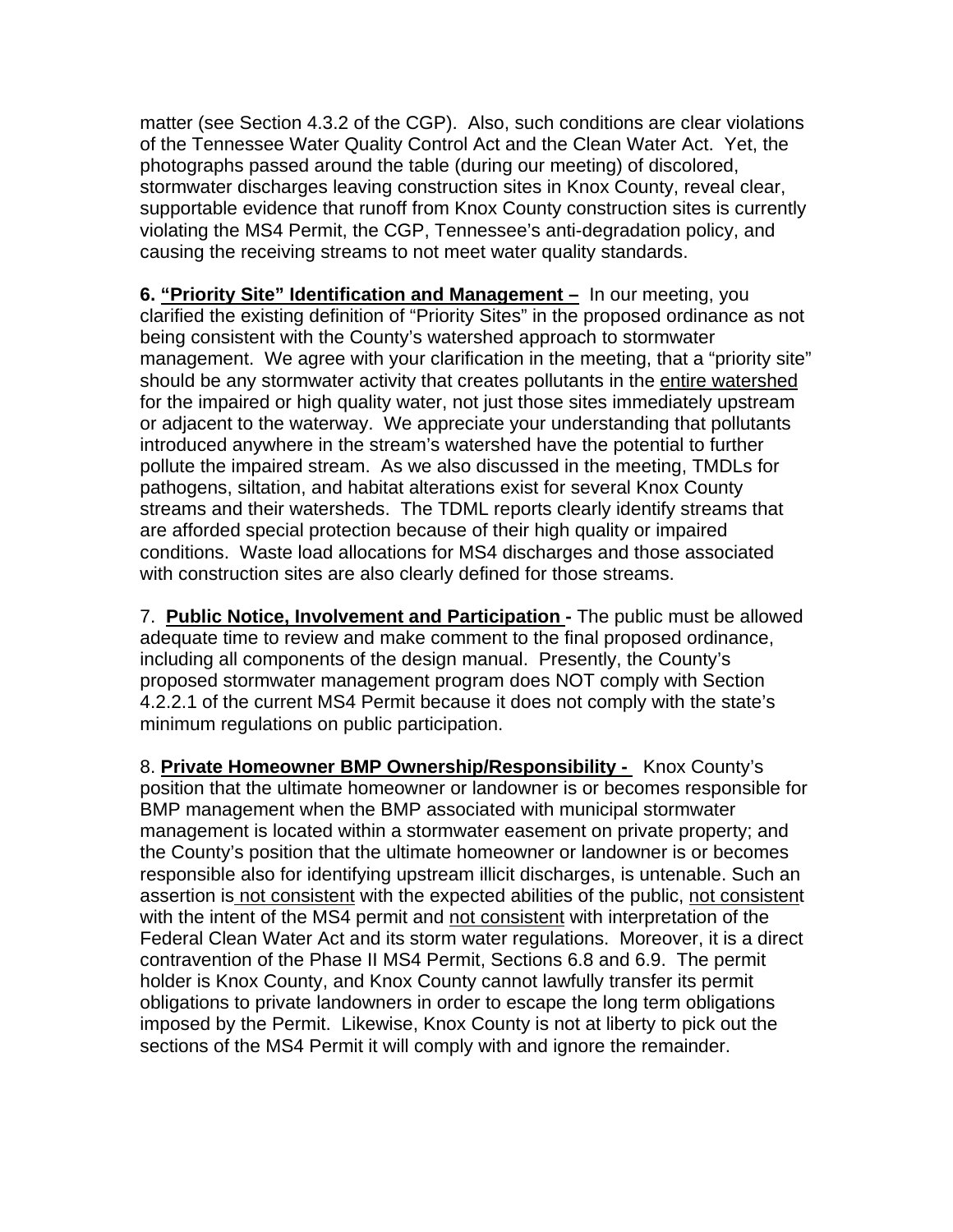9. **Enforcement** - Knox County's position that the proposed Notice of Violation and associated penalty assessment portion of the proposed ordinance is strong enough to prevent and reduce future violations of the MS4 permit and Knox County's ordinance is clearly not supportable. As you are aware, the Knox County MS4 permit requires that you develop and enforce an ordinance that reflects localized needs to protect water quality. Given the current and past history of contractor non-compliance and persistence in not responding to Notices of Violation, the minimum penalty should be increased to reflect the serious nature of the violation and to represent the monetary impact of polluting and remediation of Knox County streams. Further, repeated violations by the same responsible party whether on the same job site or not, should increase the monetary penalty with each subsequent violation; and stop-work orders should be mandatory.

10. **Performance Bond** – Language in the proposed Knox County ordinance does not include stream remediation costs in determining the amount of the performance bond. Stream remediation is the end result of non-compliance and the existing ordinance does not include a monetary value to restore the stream to its previous, unimpaired state. Stream remediation should not be a cost to the citizens of Knox County via taxes when the damage to the stream is directly caused by contractor negligence or ignorance of stormwater control.

11. **Credit Program** – The use of non-structural stormwater "credits" is innovative, however, the proposed program is confusing because it allows for discretionary decisions to be made by Knox County, assumes that better site design criteria alone will be sufficient to reduce pollutants, and assumes that actual site conditions will be consistent with the design plans. Past history of Knox County construction sites, including present-day sites, frequently indicate that actual, post-construction conditions have not been consistent with site designs. Furthermore, the credit approach assumes that the site design will not be altered by the private landowner once the property is sold, and that the landowner will properly maintain the conditions to reduce pollutants. (See paragraph 8) Moreover, there exists a degree of mistrust by the public based upon past actions, where the County allows for discretionary site design alternatives and provides too much leeway to contractors when certain economic or political intentions override the technical requirements of the stormwater management program. The term "credit" is misleading because the term implies that for every conceptual stormwater pollutant reduction provided, allowances will be given elsewhere onsite to increase pollutant loadings.

12. **Threatened and Endangered Species** – Although Knox County's position that the process of determining the occurrence of threatened and endangered species may be confusing and troublesome, the County is not at liberty to ignore sections of the Permit that it finds burdensome. The methods and requirements for determining the occurrence of such species are clearly provided in the County's MS4 permit (see Sections 1.5.5 and 3.2 of the MS4 permit).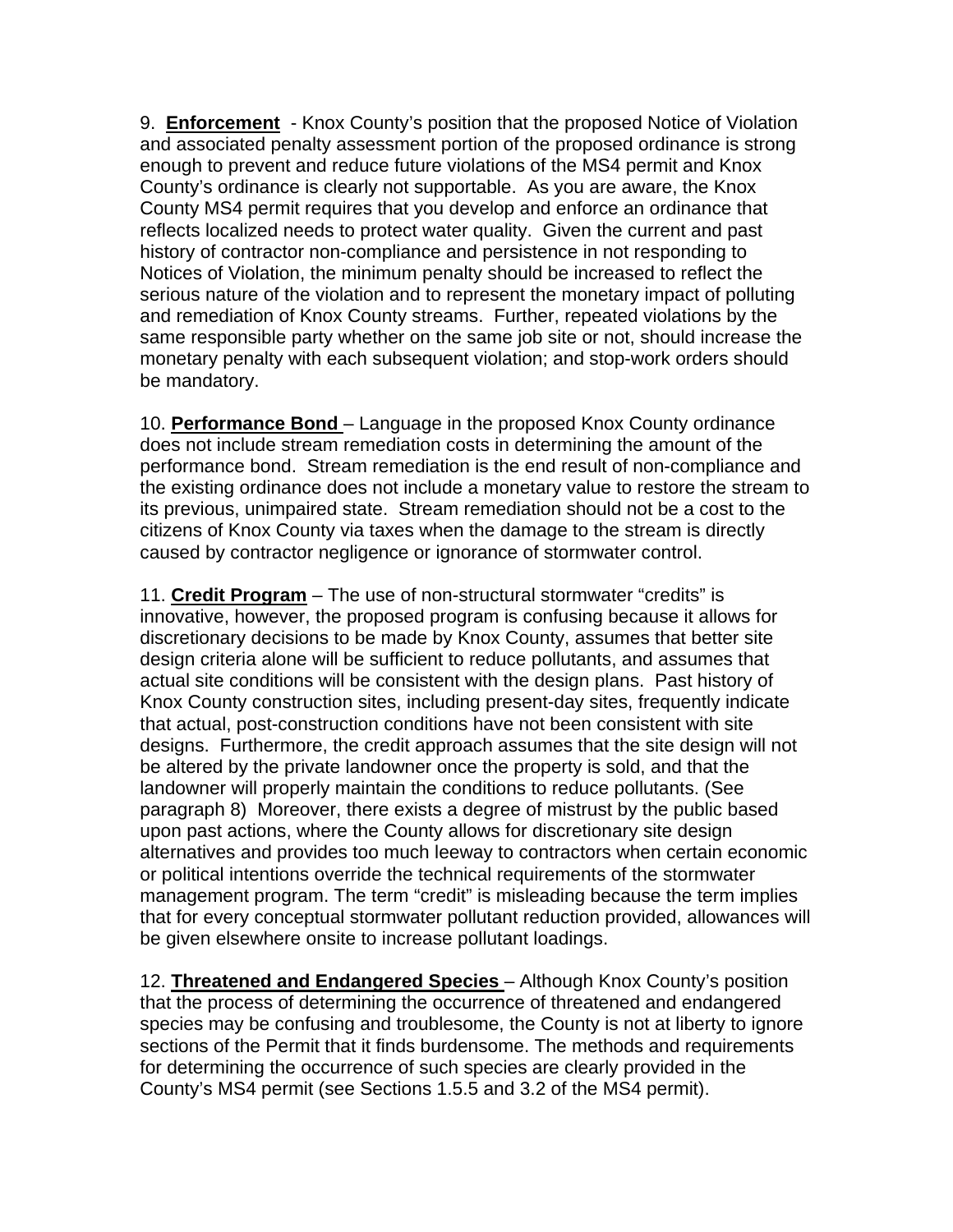Stormwater runoff from MS4s and construction sites within the MS4 area cannot jeopardize the existence or alter the habitat of species. Our review of the list of threatened and endangered species in Knox County clearly indicates the presence of federally and state-protected species in the County. Some of these species are aquatic and many of those that are not, directly and indirectly rely on streams for their habitat and other purposes. Habitat alternation of streams is one reason stated by TDEC for known water quality impairments in Knox County. Further, TDEC admits that not every stream in Knox County has been surveyed for the presence of threatened and endangered species, and, therefore, the County cannot automatically assume that such species do not exist in any particular stream. Our experience has been that the United States Fish and Wildlife Service (USFWS) office in Cookeville, Tennessee is very competent and very helpful when approached in a reasonable manner for assistance.

13. **Peak Flow Concentration Design Approach** – The County's position that the downstream impact analysis should only consider peak flow, not peak flow and volume, is irresponsible. Flooding is a common occurrence in Knox County due to increased volumes of runoff and the inability of the conveyance system (the development and downstream) to transport the peak flow and the volume. Per our discussions in the meeting, your proposed ordinance only requires developments in sinkhole drainage basins to include stormwater runoff volume design considerations during the site planning process. Your proposed ordinance should prioritize design and BMP measures to properly reduce the volume of runoff for both sinkhole and surface water drainage basins and to consider the negative effects of the duration of increased runoff onto private land. Stormwater retention requirements should be more prevalent in areas of existing flooding and stormwater runoff from new developments, in both the construction and postconstruction phases, and they should be consistent with the hydraulic capabilities of the downstream conveyance system.

Stormwater runoff volume greatly affects the property rights of individuals in Knox County. Knox County's MS4 permit does not convey any property right to the County nor does it authorize any injury to private property or the invasion of personal property rights (see Section 6.8 of the MS4 permit). The increased volume of stormwater runoff and flooding clearly and negatively affect individual property rights.

14. **Sinkhole Drainage** – Although this topic was a high priority on the meeting agenda, it was not discussed due to time constraints. We reserve comment on the sinkhole drainage ordinance components to a later date. In the meantime, Knox County should, however, carefully consider the effects of stormwater quality and volume to sinkholes. Increased volumes of surface water runoff to sinkhole drainage basins is known to increase the likelihood of future sinkhole collapses, not to mention increased flood hazards as described in #13 above. Moreover, surface runoff with large amounts of suspended solids is known to reduce the hydraulic capabilities of the underground drainage system. As with